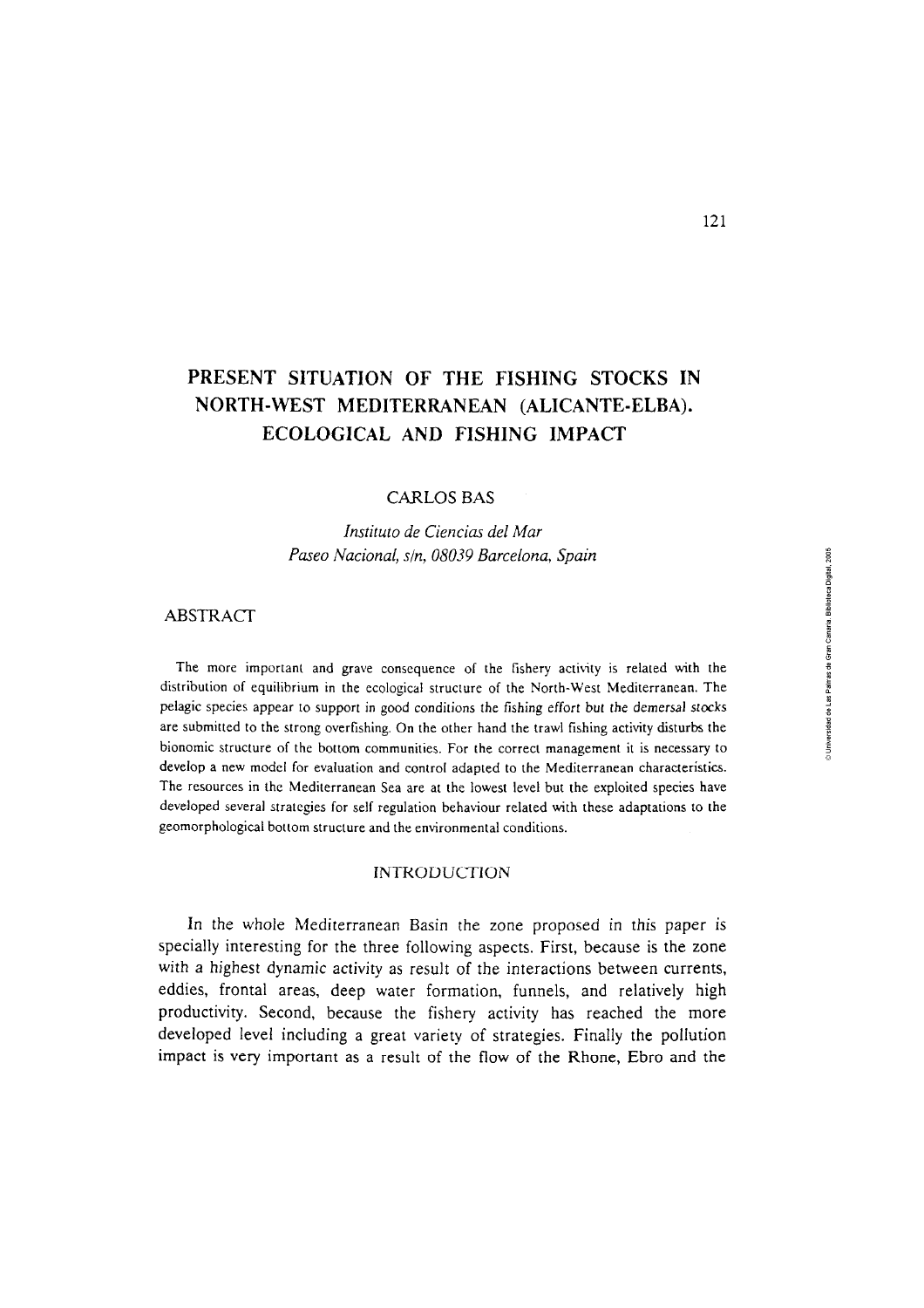other rivers that transport several wastes of the industrial and agricultural activities which are very important in neighbouring land areas.

The zone between Alicante and Elba is considered as a model of the complexity in the dynanic activity of the Mediterranean.

# MOST IMPORTANT CHARACTERISTICS OF THE MEDITERRANEAN SEA

The Mediterranean basin is the result of movements and interactions between the different tectonic plates: Euroasiatic and African plaques. Its geological changes reflect the different levels in their activity. In the present time the seismic activity is strong along the Mediterranean central line. It is the result of the tertiary geologic period when the Pyrenees, Alps, Apennines, Balkans and Atlas mountains as well as the desertic zones in southern and eastern part of Algeria, Tunisia, Libya and Egypt were originated. In summary, the morphological structures and the atmospheric characteristics related with them produce a typical climate; the Mediterranean climate. First characteristic of this climate is related with the low level of the rain and on the other hand with the very high evaporation: two factors of the Mediterranean performance. This non compensated hydrodynamic situation originates an important deficit compensated by the entry of the Atlantic water through the Gibraltar Strait. This current goes from Western to Eastern Mediterranean as far as the Levantine area: the Isreali coast. It is the most important current in the Mediterranean oceanographic structure which moves near the African shore; some branches to the Balearic, Tyrrhenian, Adriatic Seas, etc. are detached from the principal current. (Lacombe and Tchernia, 1960; Ovchinnikov, 1966; Font, 1986). Other particular important points of the Mediterranean basin are constituted by the several islands situated in the central-transversal part: Balearic Islands, Corsica-Sardinia, Sicily-Malta, Crete and Cyprus. This situation is very important for the distribution of the subsidiary currents. Other special points of the general characteristics of the Mediterranean are related with the very differentiated features of the Adriatic, Aegean and Black Seas. Certainly other important characteristics are typical of the Mediterranean but its climate and consequently its hydrographic features are the most important in the geomorphological context. On the other hand it is evident the very strong relation between the resources and the environment and it is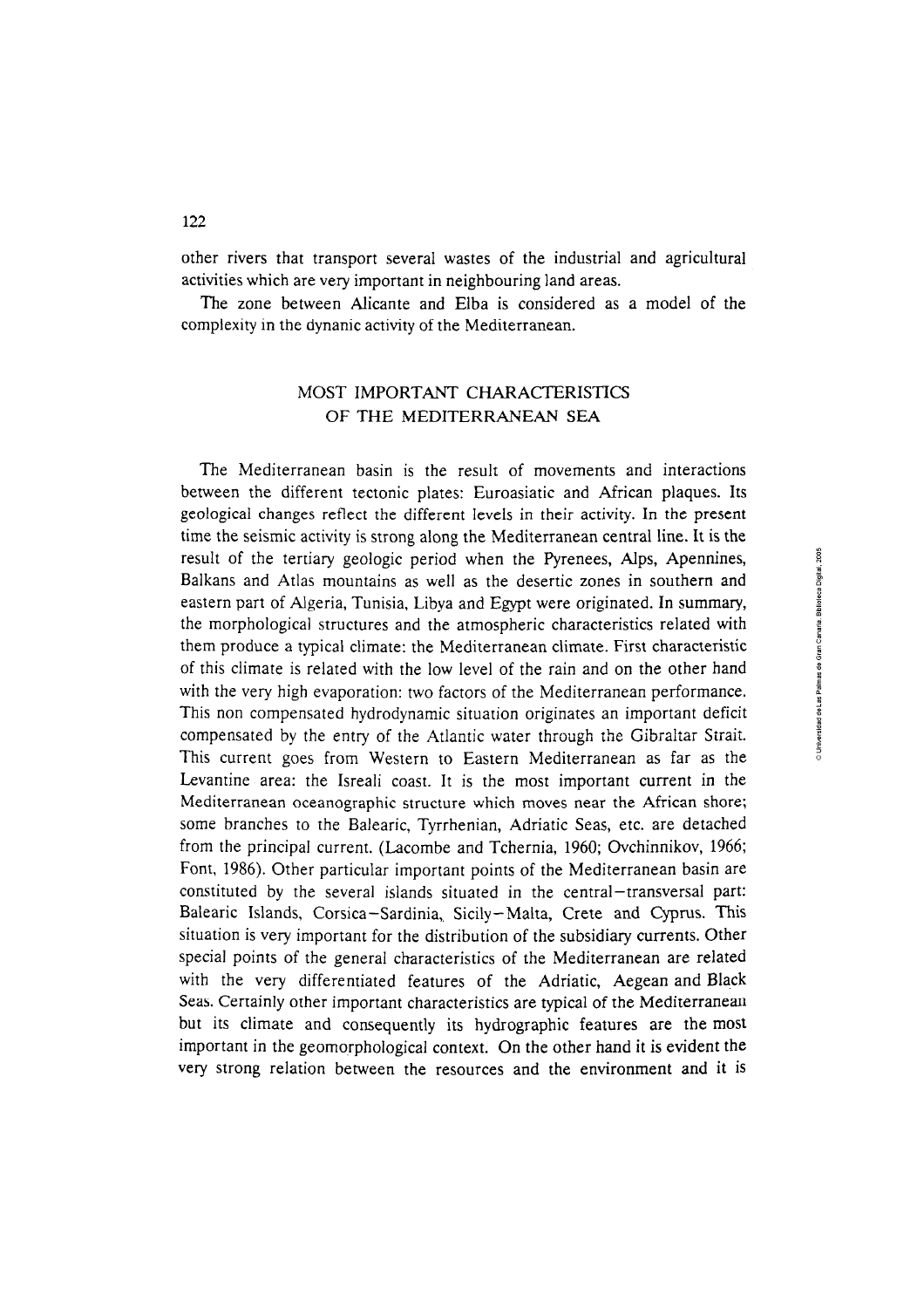impossible to explain the dynamics of the resources independently of the environmental conditions (Fig. 1).

If these are the general trends of the whole Mediterranean it is



Fig. 1. Wesiern Mediterranean. Mountains, deltas, currents and eddies.

necessary to distinguish some well differentiated zones: Alboran Sea, North-West Mediterranean zone, Algerian zone, Tyrrhenian Sea, Adriatic Sea, Jonian Sea or central zone, Aegean Sea, Levantine area and Black Sea. The differences among them have different level but the geomorphological and oceanographical conditions are the most importants aspects for the differentiation.

# SPECIFIC FEATURES OF THE NORTH-WEST MEDITERRANEAN

The North-West Mediterranean zone is comprised between the oceanographic frontal area in the Alboran boundary and the Elba island off the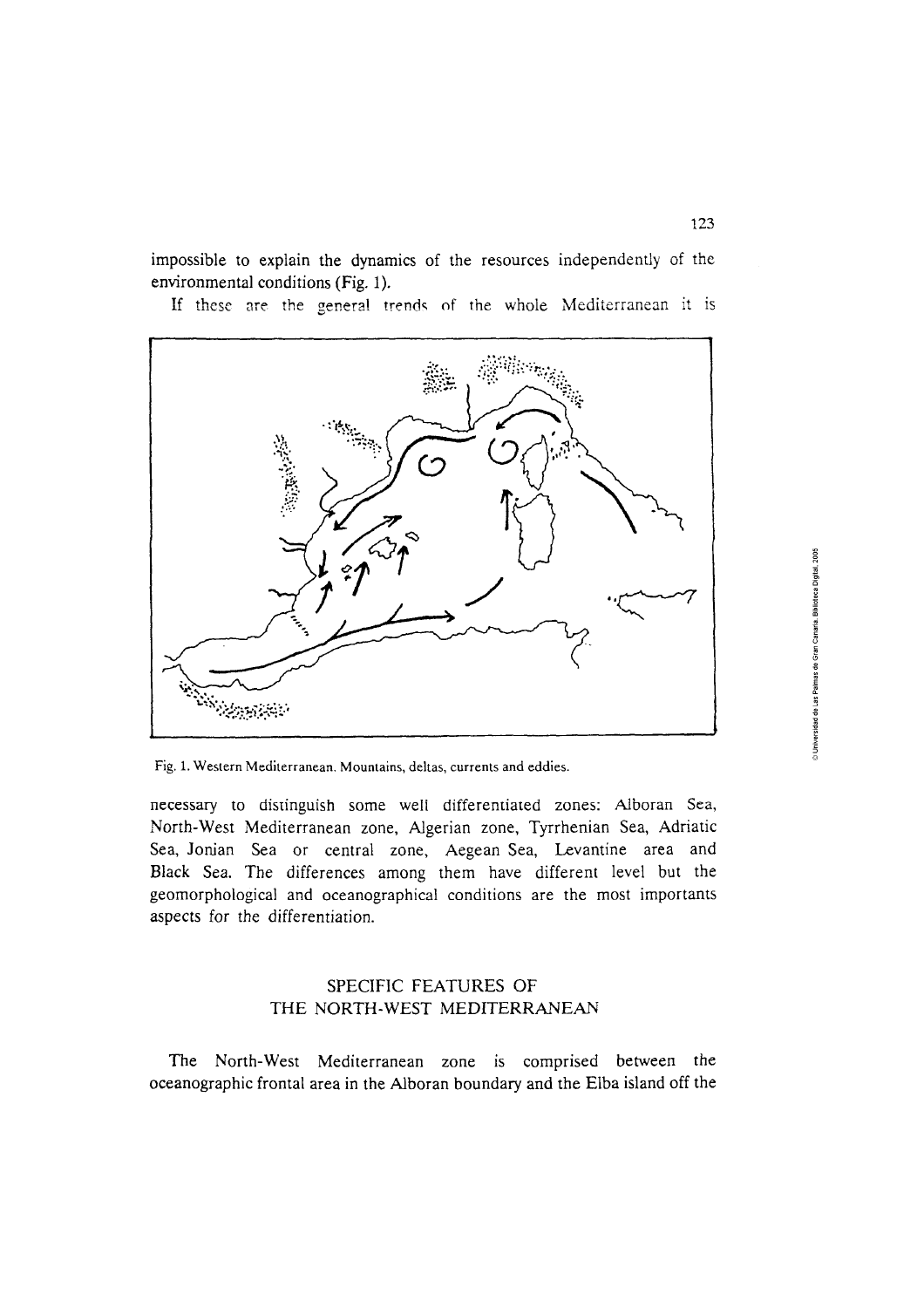Italian coast. **As** a result of the different cruises in the area during a long series of years  $-$  more than 20 years  $-$  are clear the characteristics in order to differentiate its particular features from those of the neighbouring zones: strong influence of the eastern superficial water mass proceeding from the Tyrrhenian Sea. This water is myxed with the important mass of fresh water of the Rhone river. This aspect is more important than fresh waters from Rhone which go along the Gulf of the Lion until the Spanish coast (Epshom, 1976). Similar situation is observed near the mouth of the river Ebro, though the final direction is different. In both cases there is a clear and direct relation with a great concentration of the pilchard. It is possible that the variations in intensity and the situation of the contact zone of the fresh and marine water is important for anchovy distribution.

Other important aspect is the intermediate water proceeding from the Levantine zone. The depth and thickness of the intermediate layer are others of the more important characteristics in the North-West Mediterranean. It is possible that these oceanographic features impact the planktonic distribution and particularly the deeper plankton mass. The general circulation in this part of the Mediterranean produces a number of eddies in the Ligurian Sea and in the southern part of the Gulf of the Lion; the last ones possibly related with the deep water formation. On the other hand, the frontal zone between NE-SW current and the Atlantic branch circulating in the northern part of the Balearic Islands are related with the eddies in the south of the Gulf of the Lion.

Other important characteristic of the North-West Mediterranean is related with the existence of great number of coastal lagoons specially abundant along the French coast of the Gulf of the Lion.

In summary, the boundaries of the area are the Spanish coast from Alboran front, the French coast, the Ligurian Sea, and from Balearic Islands to Corsica and Elba in the southern part. The geographical and oceanographical structures establish the southern boundary.

# Geomorphological aspects

whichter continental shelf is normally very narrow with abundant slope canyons the continental shelf is normally very narrow with abundant slope canyons of tectonic origin and others from sedimentary processes during the different changes in the sea level during the last geological times. Two important zones with large continental shelf  $-$  Gulf of the Lion and Castellon area  $-$  are very important in fishery exploitation and support the great concentration of pelagic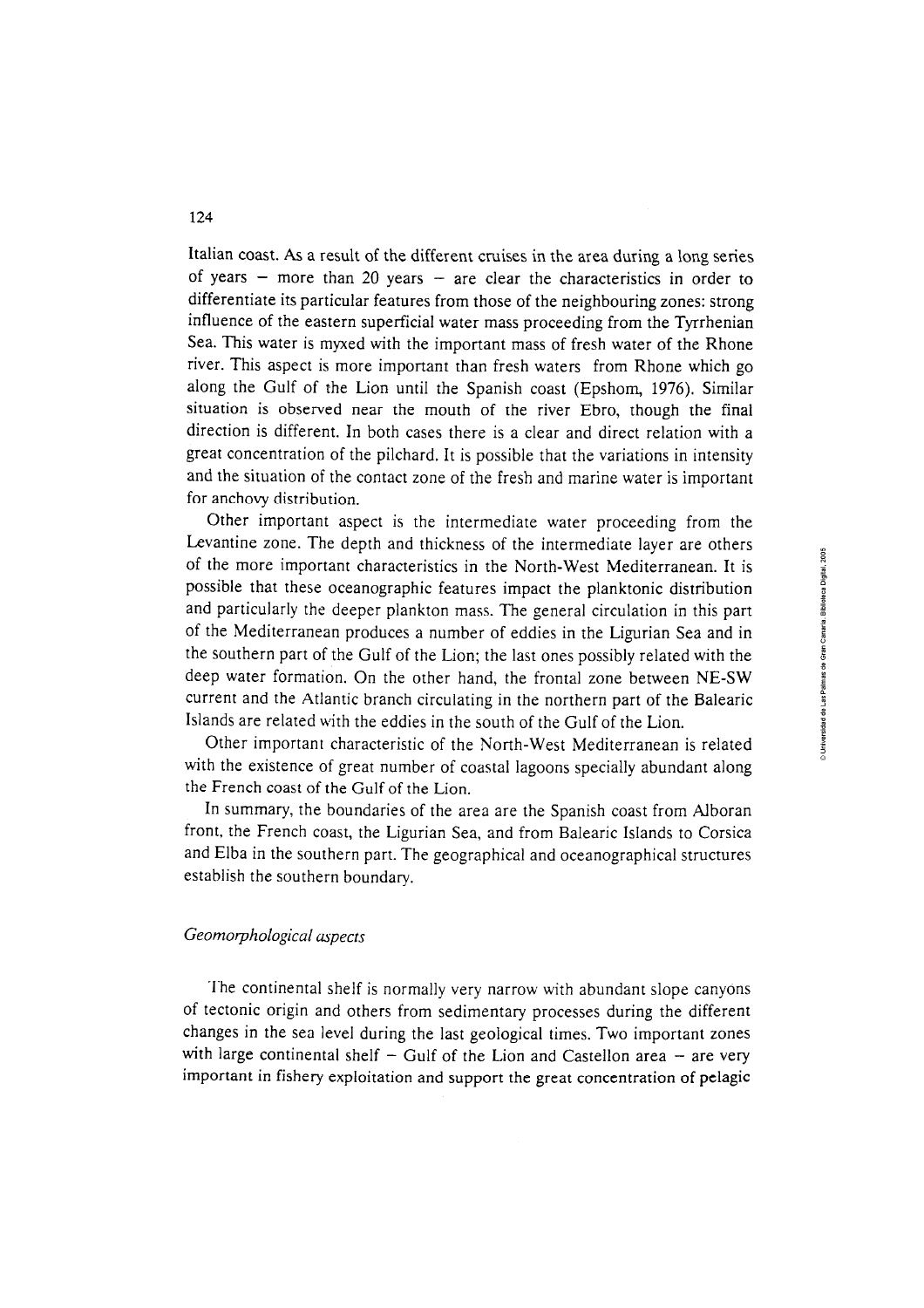species. The transition zones Alicante-Ibiza, Mallorca-Menorca and Corsica-Italy have very great importance because of the southern Atlantic water branches passing through them into North-West Mediterranean zone. Two great deltas  $-$  Rhone and Ebro  $-$  with several associated structures, lagoons and marshes (San Feliu, 1975; Folch, 1977), introduce into the area special characteristics not only in oceanographical conditions but also in biological and environmental pathways.

The coastal lagoons Mar Menor, Santa Pola and Albufera de Valencia Spain and Canet, St. Nazaite, Bourdigou, Salces-Leucate, Lapasme, in Bage-Sigean, Thau, Berra, etc. in the French coastal zone are the most important, and Orbetello in Italy, though situated near but in the southern part of the considered zone. In general, these lagoons accept a great quantity of juveniles of the several species of fishes because the food is abundant. Afterwards, these fishes are fished, using different gears and strategies (Amanieu and Lasserre, 1981).

Finally, one very important feature is the strong dynamic activity at the interface level between the land and the coastal marine waters, related with the variable structure of the coast and the environmental changes (Bas and Ninot, 1985).

#### Environmental trends

The first point is the strong relation between the hydrographic and atmospheric features both related to the geomorphological structure of the bottom near the coast and the mountains and valleys in the near lands. Other point is the influence of the Ligurian current proceeding off the Tyrrhenian waters and the associated ciclonic areas related with the current branches coming from the Corsica and Sardinia islands and the Algerian basin water mass passing to the Balearic Sea through the straits between the islands. On the general picture with the former features, another one very important remains evident; the central front in the Balearic Sea. It is the contact zone between two associate currents situated in the central part and probably related with a higher productivity in the zone as indicated by a major presence of Gonostomatidae and other migratory oceanic fishes. Other structures  $-$  slope frontal structures fingers, eddies etc  $-$  increase the dynamic activity in the North-West Mediterranean.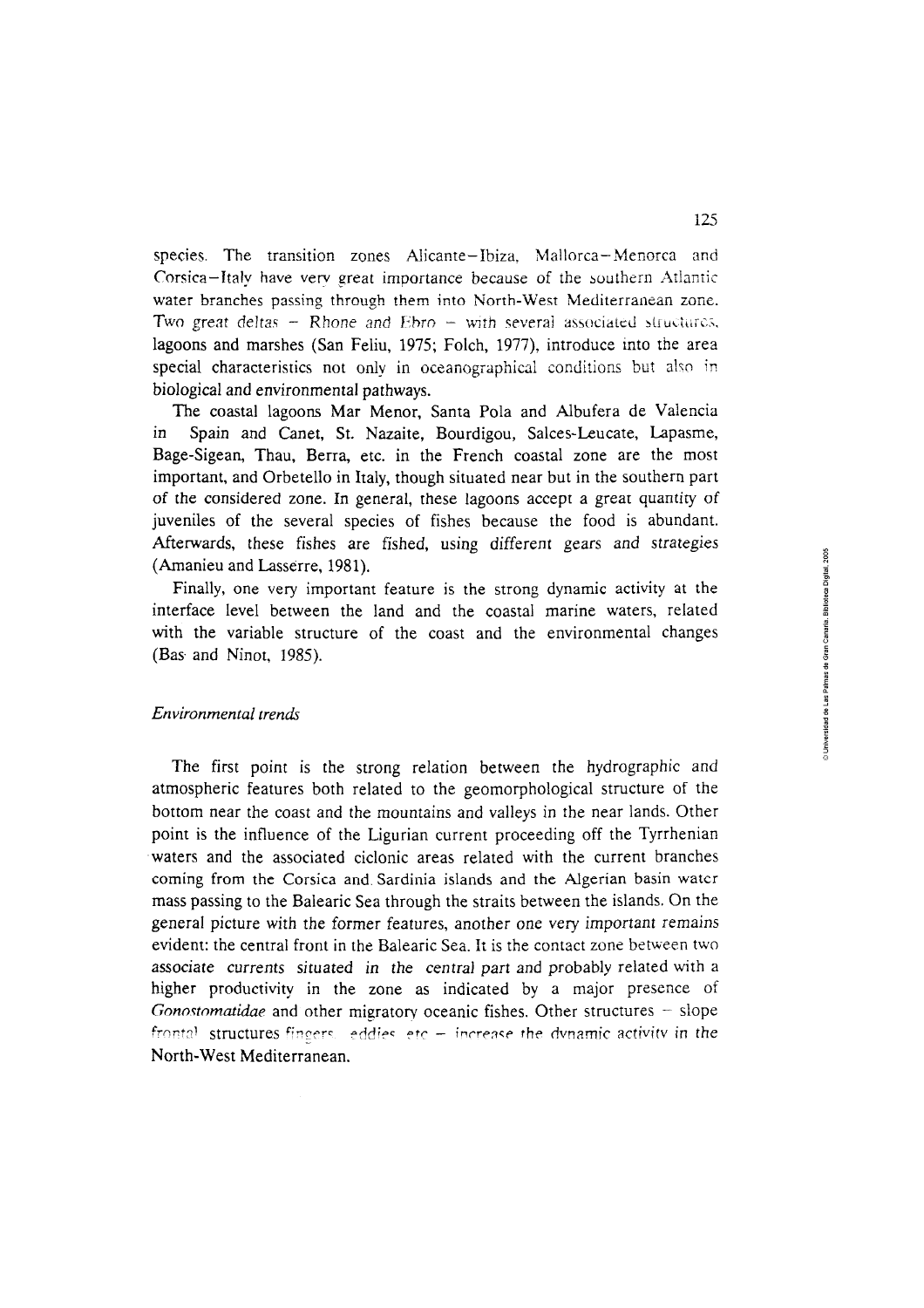# *Primary production and plankton*

Summarized data: the most characteristic feature is the low productivity, though possibly it is the highest of the Mediterranean Sea, specially during the winter and the spring season. On the contrary the general productivity is at minimum leve1 during the summer according to the stratification of the superficial water (Fig. 2). Special attention will be paid to the following aspects or points: the quick tournover of microplankton production, maximurn depth chlorophyll production, increasing productivity in ciclonic areas, influence of the slope canyons favouring punctual higher primary production and the possibility that *Appendicularia, Salpa, Doliolum* and other gelatinous plankton accumulate a great quantity of particulate organic material (Ibarra, 1981; Estrada, 1985; Margalef, 1985).



Fig. 2. Zooplankion distribuiion in the North-Wesi Mediterranean.

Consequently, it is posible to consider two aspects. The first one is that primary production is low in general terms, but on the other hand the production in located areas possibly is much more high than at global level, supporting more abundant fish populations. The zooplankton  $-$ Copepoda, Cladocera, Chaetognatha, Euphausiacea, etc  $-$  has a very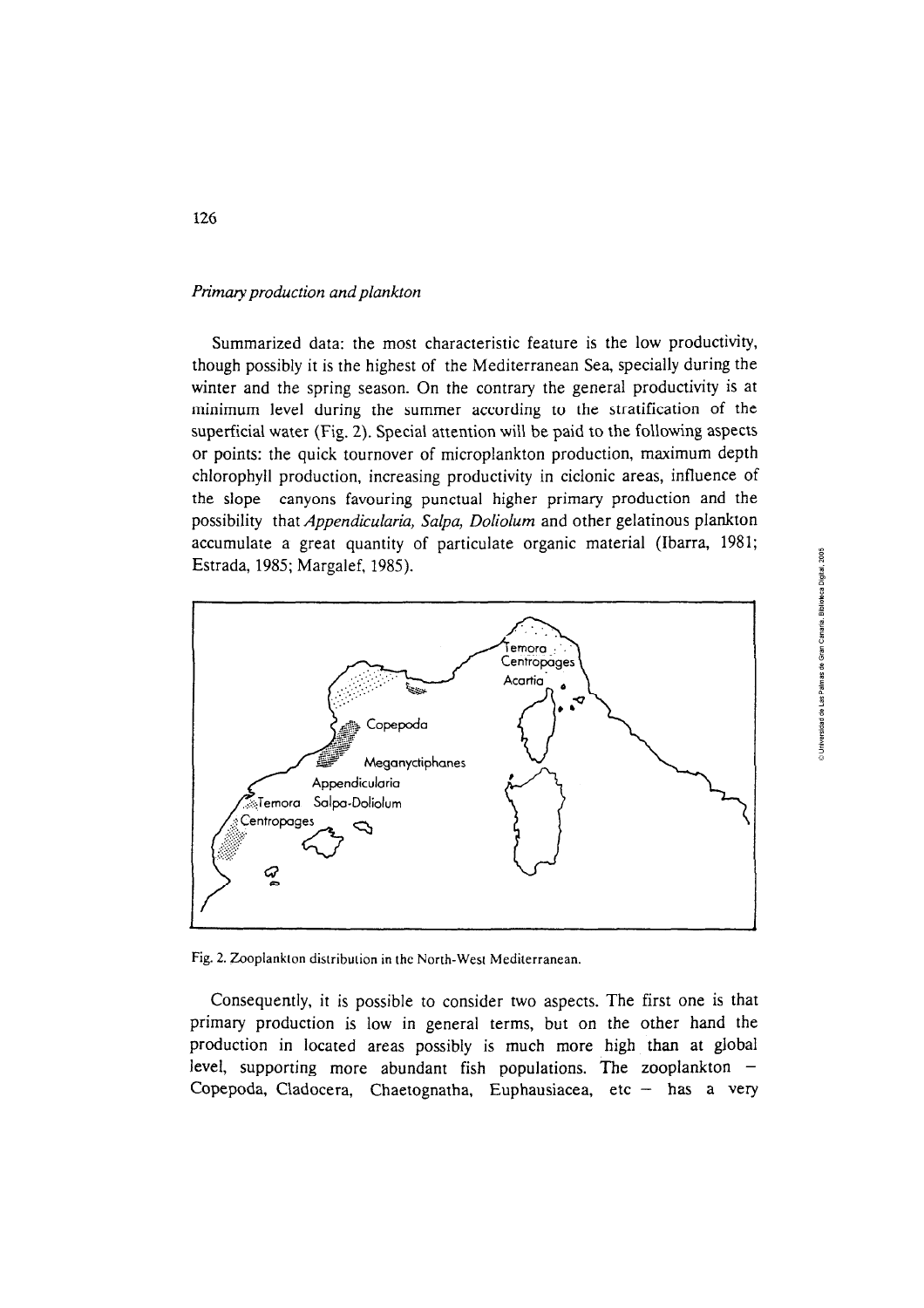different distribution in North-West Mediterranean (Razouls, **1975;** Vives, **1978). As** a very interesting example, *Meganyctiphanes norvegica* - a boreal euphausiacean  $-$  is more abundant in the northern than in the southern part where is substituted by other species of same group. The distribution of the zooplankton in space and time has a very important significance for the trophic relations of the ecological system.

# PELAGIC SPECIES

The pelagic ecosystem has a great importance in all the Mediterranean but the exploited species can be considered in three important groups. The first group is made of little pelagic species constituted by Sardina *pilchardus* with important biomass concentrations in the areas near the mouth of most important rivers: Rhone, Ebro, Segura, etc (Andreu et al., 1950). *Engraulis encrasicholus* with two most important spawning areas along the coast of Catalonia: one in the northern part of Catalonia, SW of the Gulf of the Lion and the other one in the southern part, near the delta of Ebro (Palomera, **1989).** It is possible that major concentrations of this specie are related with the frontal oceanographic zones. It has been ascertained that the larvae live in large areas far off the coast. Finally *Sprattus sprattus* is frequent in the Gulf of the Lion according to its boreal origin and *Sardinella aurita* in more southern area because is a tropical specie; both are two pelagic species with a local fishery interest.

The second group is constituted by the medium-sized pelagic species: *Scomber scombrus, Trachurus trachurus trachurus, T. t. mediterraneus and T. picturatus* (Bas, **1968).** The first three live in coastal waters and are intensively exploited, but *Tr. picturatus* is less abundant and prefers oceanic waters.

Finally the group of the big pelagic species. *Thunnus thynnus, Xiphias gladius, Conphaena hyppurus* and several Elasmobranchii, are other important pelagic resources. Aii members oí this **pelagic group live exclusively in oceanic waters. A** very important question is related with the non super exploitation, in general, of the pelagic species, a interesting situation contrasting with the situation of general fishery resources.

# DEMERSAL COMMUNITY

Only few aspects will be considered in this paper. The first exarnple **is** related with a schernatic situation concerning the northern part of delta of Ebro (Fig. **3)**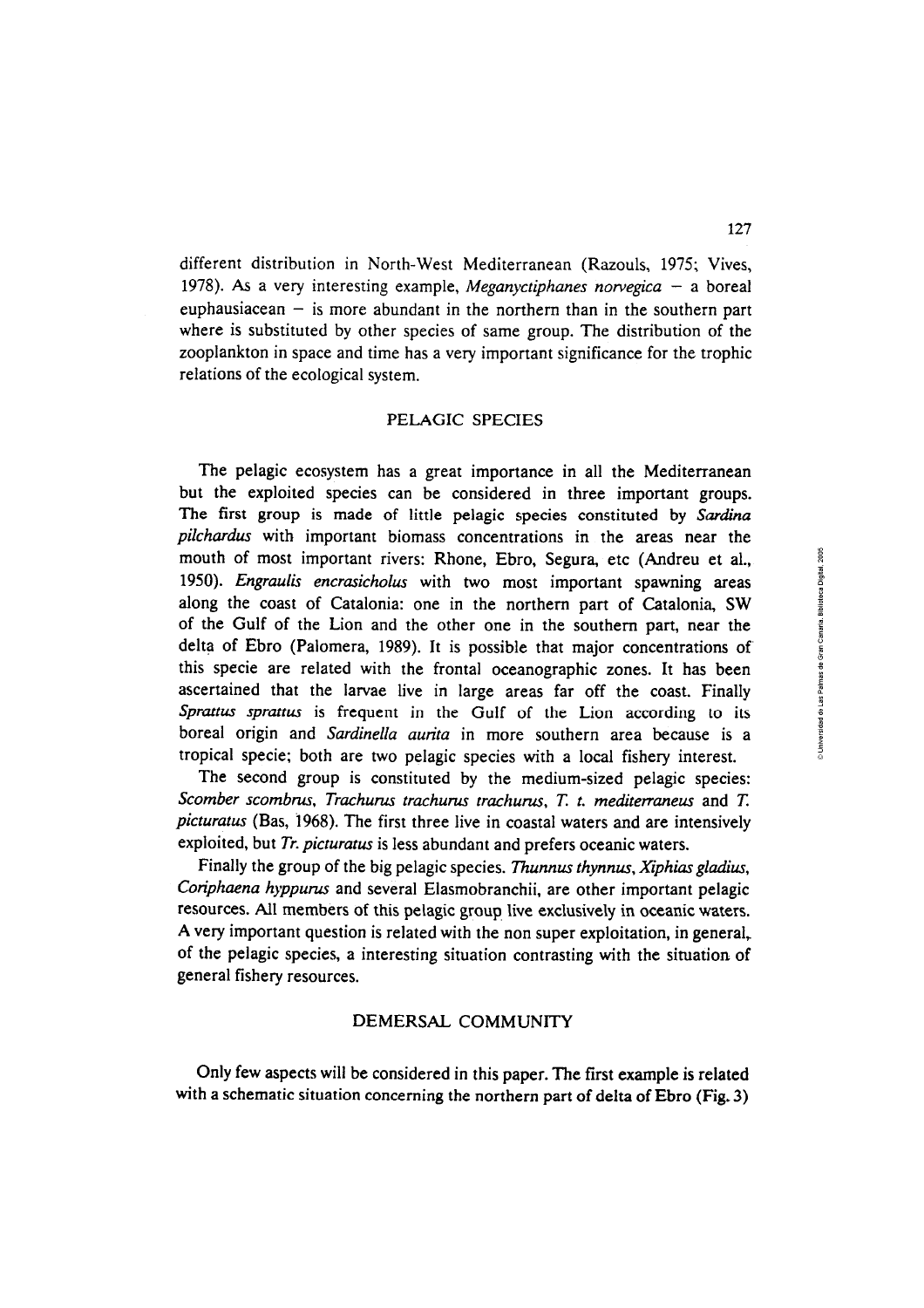

Fig. 3. Bionomic characteristics of a profile in continental shelf.



Fig. 4. Demersal communities of the Gulf of the Lion.

# © Universidad de Las Palmas de Gran Canaria. Biblioteca Digital, 2005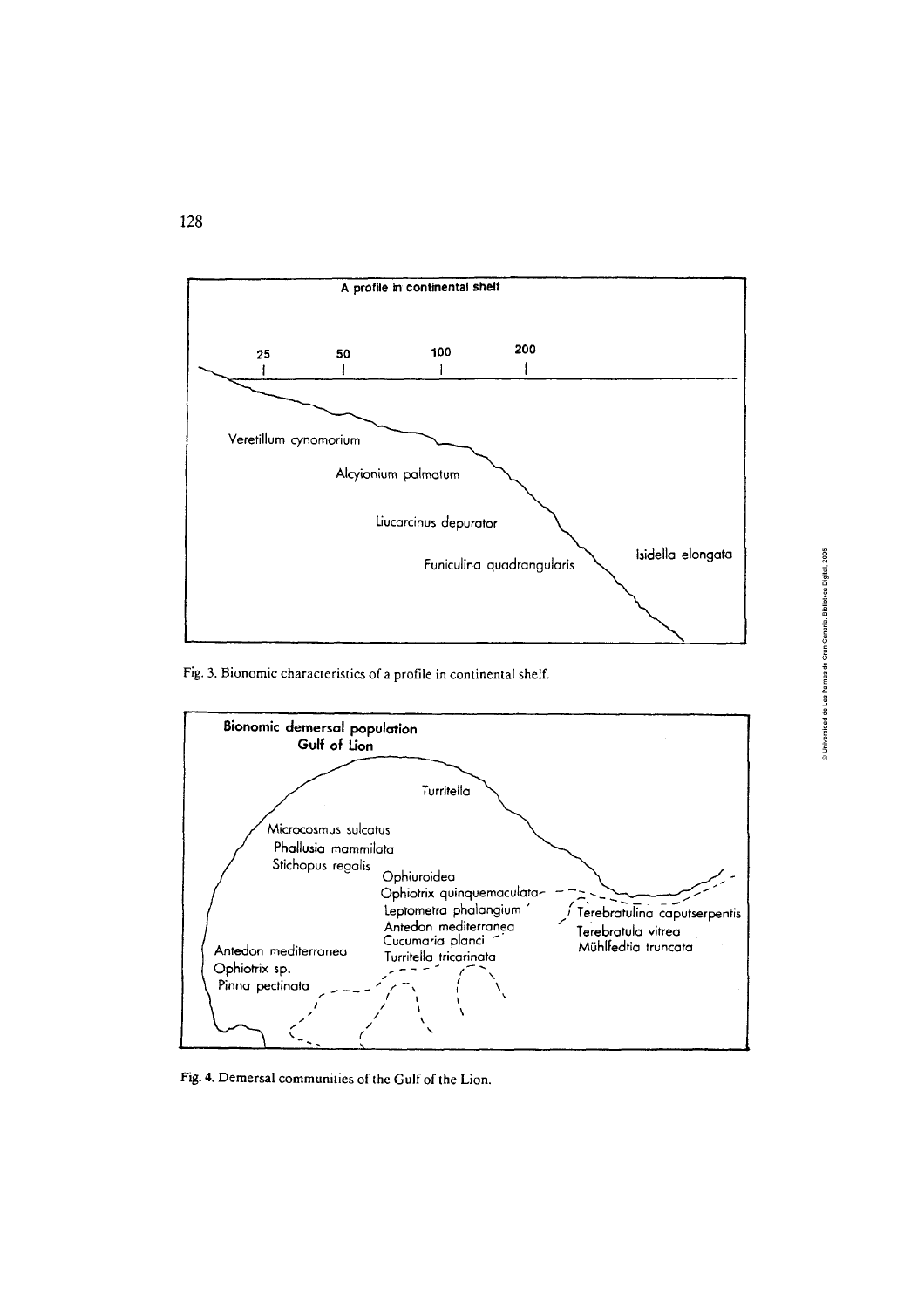(Vives et al., 1967) with the following successive order, considering only most



calcareus zone of Costa Brava (Catalonia).

representative species (Fig.  $3):$ cynomorium,  $25 - 50$ Veretillum m; Alcyonium palmatum with Liocarcinus  $50 - 100$ Funiculina depurator. m: quadrangularis, 100-200 m and Isidella elongata at more than 200 m depth (Maurin, 1968; Gili et al., 1987). In the second example, very characteristic bottom communities are related with the important zones of the Gulf of the Lion: Antedon mediterranea, Terebratula caputserpentis, T. vitrea, Cidaris cidaris, Hyalinoecia tubicola. Ophiothrix Leptometra quinquemaculata and phalangium (Fig. 4). In the costa Brava shelf, the more characteristic species related with calcareus compacted areas (Catalonian coast) are: Astropecten *irregularis*, Cucumaria syracusana, Antedon mediterranea, Echinus acutus, Stichopus regalis, Holothuria polii, Cidaris cidaris. Ophiura albida, Fig. 5. Demersal communities in a compacted practically all of the Echinodermata group (Fig.  $5$ ).

CONTINENTAL AND SLOPE SHELF EXPLOITED SPECIES

The principal characteristic is the relative uniformity from the taxonomic point of view of the bionomic composition of the bottom exploited resources and also the non exploited species (Bas et al., 1955; Demestre et al., 1988). Changes are only related with the relative abundance of some species in different zones. That is specially clear comparing the narrow and the large shelves. This situation is very clear in the Mullus sp. In the large shelves the more abundant is  $M$ . barbatus on the mud bottom; on the contrary in the narrow and rough continental shelf the more abundant is M. surmuletus.

129

© Universidad de Las Palmas de Gran Canaria. Biblioteca Digital, 2005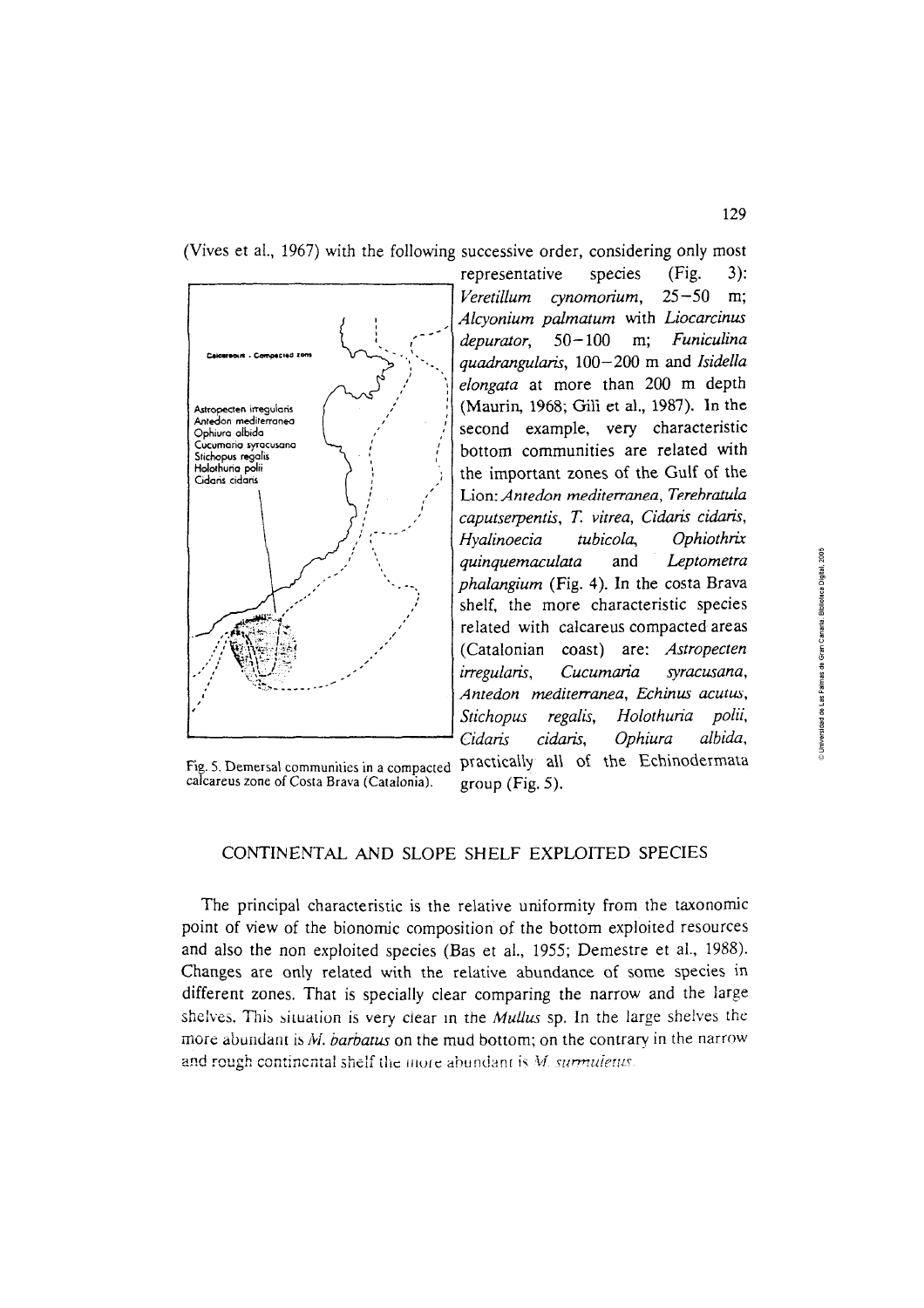# *Coastal species*

The more typical species in the coastal zones are the following: *Octopus vulgaris, Epinephelus guaza* in the rock zones, *Sepia officinalis, Atherina boyeri, Ammodytes cicerellus* in the sand and mud bottom with severa1 members of the *Blenniidae* and *Gobiidae* families and *Serranus cabrilla, Coris julis, Squilla mantis*, etc. A number of marine species visits the interface water and the coastal lagoons during the juvenile period: *Mugil* sp., *Dicentrarchus labrar, Sparus aurata,* with particular importance in the lagoons of the Gulf of the Lion, Ebro delta and Mar Menor (Arnal et al., 1976; Arte et al., 1981).

# *Continental shelf bionomic srructure*

It is characterized by the great number of different species but the only ones important in the ecological context and specially for their fishery interest are considered. In the Gulf of the Lion the following are worth mentioning: *Mullus barbatus,* M. *surmuletus, Scorpaena* sp., *Trachinus* sp., *Uranoscopus scaber, Gobius quadrimaculatw, Dicentrarchus labra,* little specimens o£ *Merluccius merluccius* and *Phycis blennioides, Labridae* and *Sparidae,* etc. Of different origin are *Diplodus cervinus*, a very interesting tropical specie, and *Platychthys flesus* a specie on the contrary of rare cold water origin, very strongly related with the presence of fresh water. The typical mediterranean species are: *Spicara maena, S. smaris, Trigla gurnardus, T. pini and T. <i>lyra*, considered very important from the fishery point of view.

The narrow and large shelves along the spanish coast of the Mediterranean Sea have the sarne species but the relative population changes according to the shelf structure. Finally in the eastern French coast the bottom population is very limited and the fishery exploitation practically does not exist.

#### *Slope continental community*

The most important and characteristic species in the continental slope are: *Micromesistius poutassou, Nephrops norvegicus, Aristeus antennatus,* Aristeomorpha foliacea, Polycheles typhlops, Geryon tridens, Notacanthus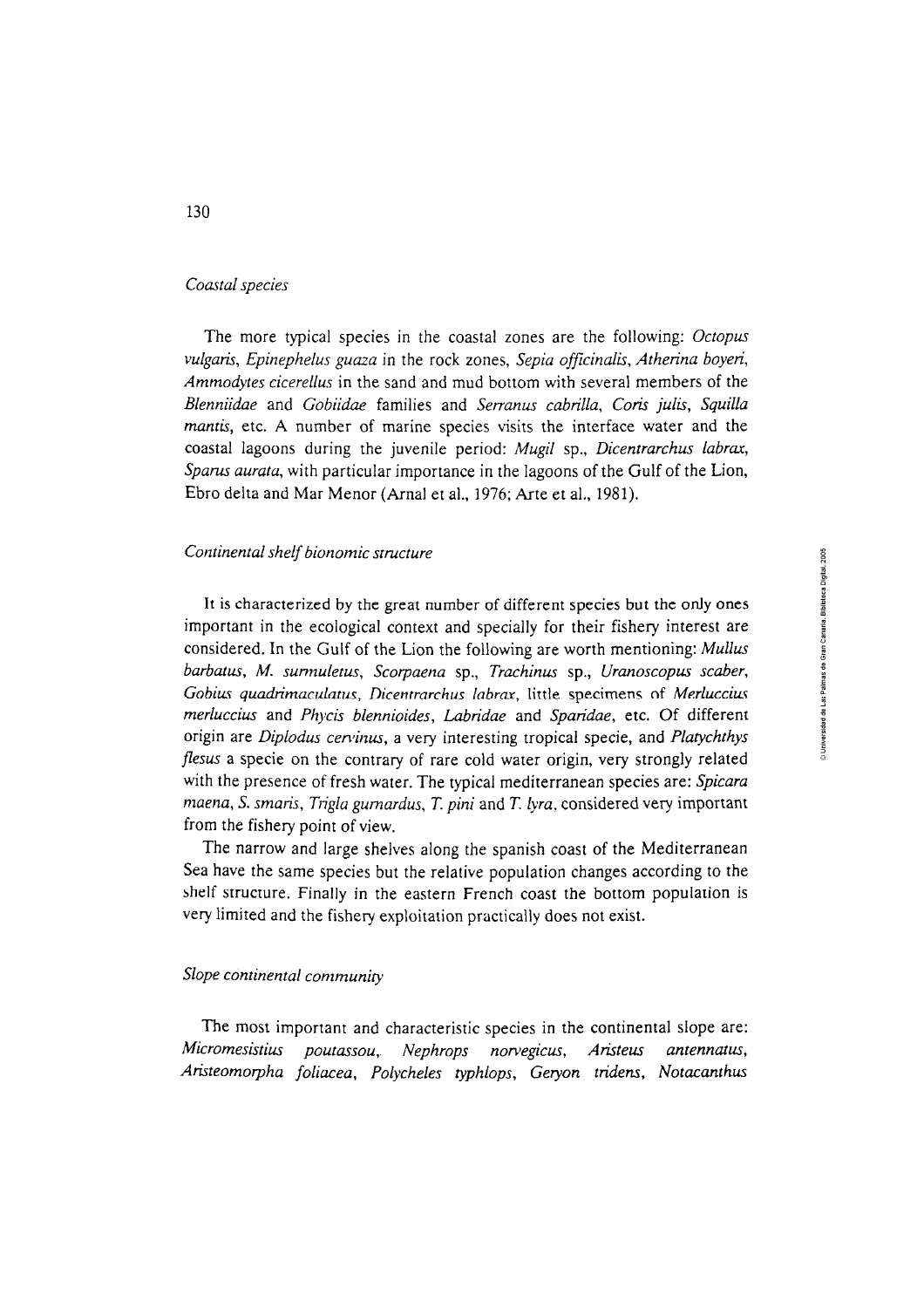bonapartei, Etmopterus spinax, Trachyrhynchus scabrus, Alepocephalus rostratus, and big specimens of *Merluccius merluccius* and *Phycis blennioides*.

In summary, the distribution of the different characteristic species of the continental bottom  $-$  coastal bottom, continental shelf and slope  $-$  is correlated with the geomorphological features of the bottom which consequently determine the demersal fishery strategy.

# FISHERY **STRATEGY**

The fishery activities and developed strategies are the result of the following biological and ecological features of the more important exploited species (Andreu and Rodriguez-Roda, 1951; Bas et al., 1955). These features are sumrnarized in the foilowing lines: the more important catches are of *Sardina pilchardus* whose growth and spawning are very favoured by oceanographic conditions at the mouth zone of Rhone. Ebro and Segura rivers; *Engraulis encrasicholus* presents a big concentration in the western part of the Gulf of the Lion and the northern part of Catalonia (Astudillo et al., 1980). Its quick tournover of the life cycle is a favourable condition. *Trachurus* sp. and *Scomber scombrus* are supporting an intensive fishery because of the great movement capacity and more diversified feeding. Tonnidae and *Xiphias gladius* form a big stock in the oceanic waters and their fishery has developed in recent times. The exploitation of a great number of demersal fishes (trawling) on the continental shelf is stimulated **by** the economic value. Diversity and economic impact are the principal stirnulus for this activity. The species with little growth capacity are in a decreasing situation.

Fishery exploitation on the continental slope has the highest stability in all the North-West Mediterranean. Special attention will be paid to the changes in accessibility of *Aristeus antennatus* (Bas, 1965; Relini Orsi and Pestarino, 1981; Sarda, 1988). The new use of longline has produced new important captures of the big specimens of the *MerIuccius merluccius* living in deep sea water (800 - 1000 m) responsibles of the recruitment in the shelf **areas.** 

Severai species living in the coastal waters are fished using little gears with particular design and high fishing power. In summary, the more important effect of fishery activity 1s concerned with the changes in the bionomic composition and the low equilibrium level.

The characteristics of the fishery activity result in a little increasing of the total catch until the last years. This situation is the result of the several important strategies: 1) High importance of the little pelagic fish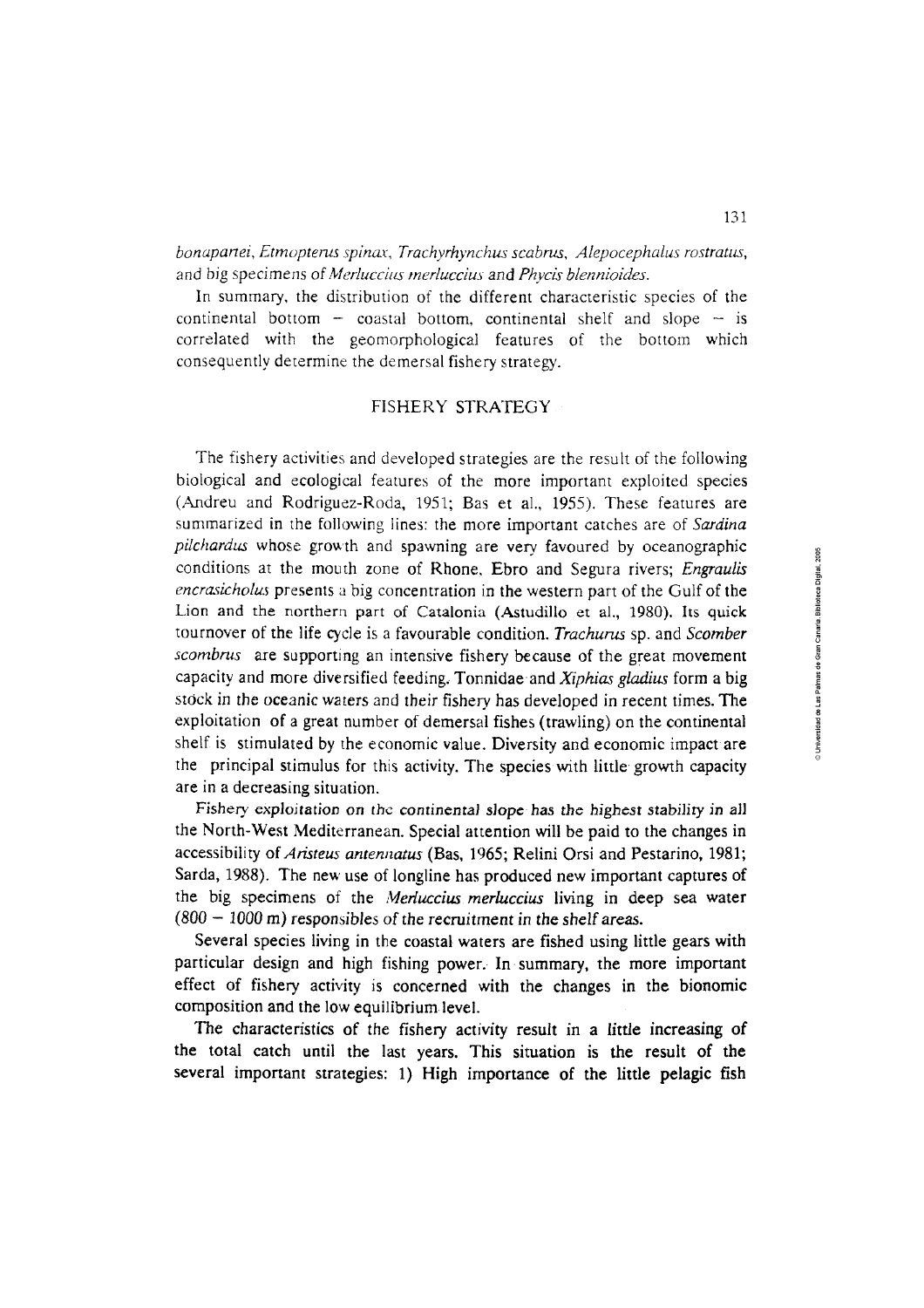populations, *Sardina pilchardus* and *Engraulis encrasicholus*; 2) Increasing pressure of the fishing effort in coastal waters on the species  $$ fishes and molluscs  $-$  living in this zones; 3) Considerable reproduction level of the several species with special attention for *Mullas* sp. and *Trisopterus rninutus capelanus; 4)* Geomorphological bottom structures favouring the life of the several species: *Mullus* sp. and the others; 5) Ecological capacity of *Micromesistius poutassou* to support the fishing whose juvenile stages live in the bentho-pelagic waters at a great distance from the coast where are not accessible for fishing (Bas and Calderon, 1989); 6) The special distribution of the *Aristeus antennatus* with the juvenile specimens non accessible to fishing makes difficult the total extinction of this specie; 7) The particular behaviour of the *Merluccius merluccius* and the *Phycis blennioides* according to previous explanation (Relini Orsi and Franciulli, 1981).

# FISHERY **MANAGEMENT**

The correct management of the Mediterranean fishery is very difficult because the application of the current models used in general fisheries presents heavy distortion for the Mediterranean stock control (Suau, 1969; Garcia, 1984; Caddy, 1980; 1986). The principal problems are related with: 1) A great quantity of the exploited species are fished in the juvenile stages or at prerecruitment level; 2) The changes in natural mortality are important and not evaluated; 3) The geornorphological and hydrobiological variations are very important and represent supplemental difficulties for the correct management of the Mediterranean fisheries; 4) The application of different fishery strategies on the same stock represents a new difficulty for the correct use of the traditional models; 5) **As** matter of fact, the Mediterranean fishery **is** a pseudo-multispecific fishery: fishery effort changes continuously for several species or one particular specie, infiuenced by non-clear controlled conditions or purposes; 6) The  $q$  factor - accessibility - is very important and changes strongly; 7) In the present situation practically al1 species are in the overfishing situation; only the little pelagic possibly are not in this situation; 8) The economic impact is very important and it is the cause of a strong stimulus for the fishery activity and 9) The fishery is today situated in a minimum level but the economic input is very high.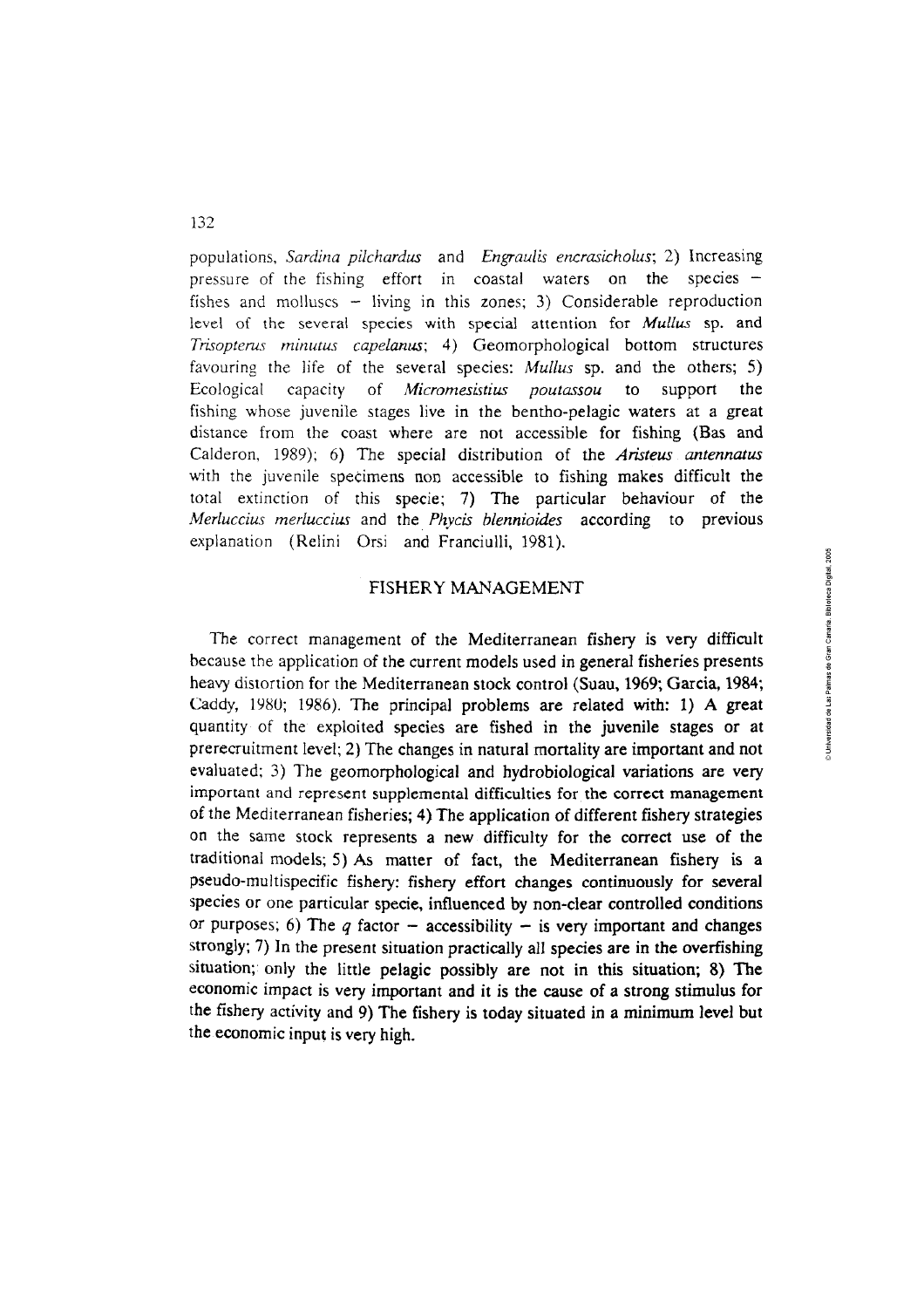# RECOMMENDATIONS

- Stability of the fishery in the continental shelf and particularly in  $1)$ the slope.
- Progressive and better employment of selective gears  $-$  artisanal gears  $2)$ in the continental shelf exploitation.
- $3)$ Special attention to the coastal lagoons exploitation.
- $4)$ Agreement between research and management programs of the scientific community of the Mediterranean countries.
- $5)$ Coordinated policy in the management.
- It is necessary to promote a new research strategy with appropiate models 6) in accord with the Mediterranean fishery exploitation attending the particular characteristics of the resources stocks.

#### **REFERENCES**

- Arnanieu, M., and G. Lasserre, 1981. Niveaux de production des lagunes littorales méditerranéennes et contribution des lagunes **A** l'enrichissement des pêches demersales, Aménegement des ressources vivantes dans la zone littorale de la Méditerranée, Etud Rev.C.G.P.M., 58, 81-93.
- Andreu, B., and J. Rodriguez-Roda, 1951. La pesca maritima en Castellon. Rendimiento por unidad de esfuerzo (1945-1949) y consideraciones biométricas de las especies de interés comercial, P. Inst. Biol. Apl., **VIii,** 223-227.
- Andreu, B., Rodriguez-Roda J., and M. Gomez Larrañeta, 1950. Contribucion al estudio de la talla, edad y crecimiento de la sardina *(Sardinu pilchardus*  Walb.) de las costas españolas de levante (noviembre 1949 - mayo 1950). P. *Inst. Biol. Apl., VII, 159-189.*
- Arnal, J.I., Garcia A., and A. Ortega, 1976. Observaciones sobre el crecimiento de ia dorada *(Spanxr aurata* **L.)** en ei mar Menor (Murciaj, **&i**  I.E.O., 221, 17 p.
- Arte, P., Alcaraz M., Arias E., Camp J., Estrada M., Suau P., and F. Vives, 1981. Exemples locaux d'aménagement des ressources biologiques marines dans le delta de l'Ebre, *Etud. Rev. C.G.P.M.*, 58, 95-100.
- Astudillo, A., Bmno J., Oliver P., Crespo J., and J. Pastor, 1980. Nuevas aportaciones al conocimiento del estado de explotación de las pesquerías demersales del Mediterráneo español, FAO Rapp. Pêches, 227, 131-147.
- Bas, C., Morales E., and M. Rubio, 1955. *La pesca en España*. I. Cataluña. Inst. Invest. Pesq., Barcelona, 468 p.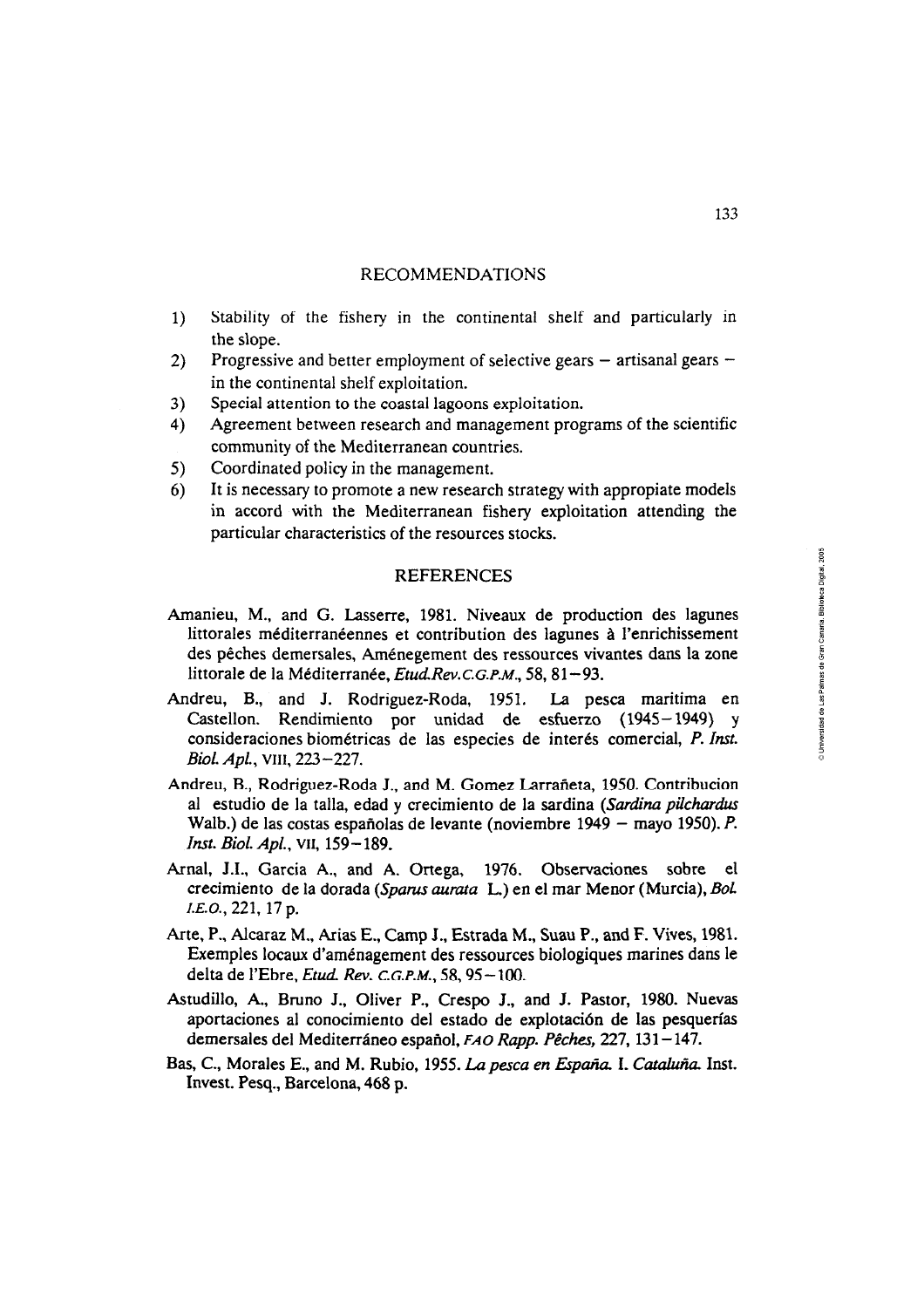- Bas, C., 1965. Note préliminaire sur la crevette rouge *Aristeus antennatus, FA0 Débats et Doc. Tech. C.G.P.M.*, 8.
- Bas, C., 1968. La pesca de los escómbridos en el litoral mediterráneo español, *Symposium of scombroid fishes, Madras.*
- Bas, C., and E. Calderon, 1989. Effects of anthropogenic and environmental factors on the blue whiting *Micromesistius poutassou* of the catalonian coast, 1950- 1982, *Mur. Ecol.* Progr. Ser., *54,* 221 -225.
- Bas, C., and J. Ninot, 1985. Els recursos de la franja litoral i la seva explotación, *Trab. Soc. Cat. Biol., 37* (Editores).
- Caddy, J.F., 1980. Perspectives sur les activités futures en matière d'évaluation des stocks dans la Méditerranée occidentale, *FAO Rapp. Pêches*, *227: 139-* 154.
- Caddy, J.F.. 1986. Broad perspectives and approaches analysis of small scale fisheries data for fisheries management purposes, *FAO Rapp. Pêches*, 362,99-175.
- Demestre, M., Lleonart J., et al.. 1988. La pesca en Cataluña, FA0 *Rapp. Péches,*   $395, 101 - 108.$
- Doumenge, F., 1981. Problèmes de l'aménagement integré du litoral Méditerranéen, Etud. *Rev. C.G.P.M., 58,* 343-361.
- Estrada, M., 1985. Deep phytoplankton and chlorophyll maxima in Western Mediterranean, in *Medirerrancan Man'ne Ecosystems,* edited by *M.*  Moraitou-Apostolopoulou and V. Kiortsis, 247-277, Plenum Press, New York & London.
- Epshom, O.C., 1976. Extension des eaw fluviales dans le golfe de Lion, An. *Hydrog.* **5'** Ser., 4, **3** 1 **-42.**
- Folch, R., 1977. Els sistemes naturales del delta de l'Ebre, *Traballs de l'ICHN*, 8, 321 p.
- Font, J., 1986. La circulación general a la mar catalana, Tesis Universidad  $Barcelona.$
- Garcia, S., 1984. Un exemple d'utilization des modèles de production composites en Méditerranée espagnole. *FAO Fish. Rep.*, 305.
- Gili, J. M.; Ros J.D., and F. Pages, 1987. Types of bottoms and benthonic cnidaria from the trawling grounds (litoral and bathyal) of Catalonian (N.E. Spain ), *Vie* et Milieu, 37,85 - **98.**
- Ibarra, *O.* **S:,** 1981. Contributions relatives du rnicro et du macroplancton a **la**  production primaire dans una zone cótiere du Méditerranée nord-occidental, **Vie** *et* Milieu, **3** 1, 1 19- 128.
- Lacombe; H., and P. Tchernia, 1960. Quelques traits généraux de I'hydrologie Méditerranée, Cah. *Océanogr.,* 12,527-547.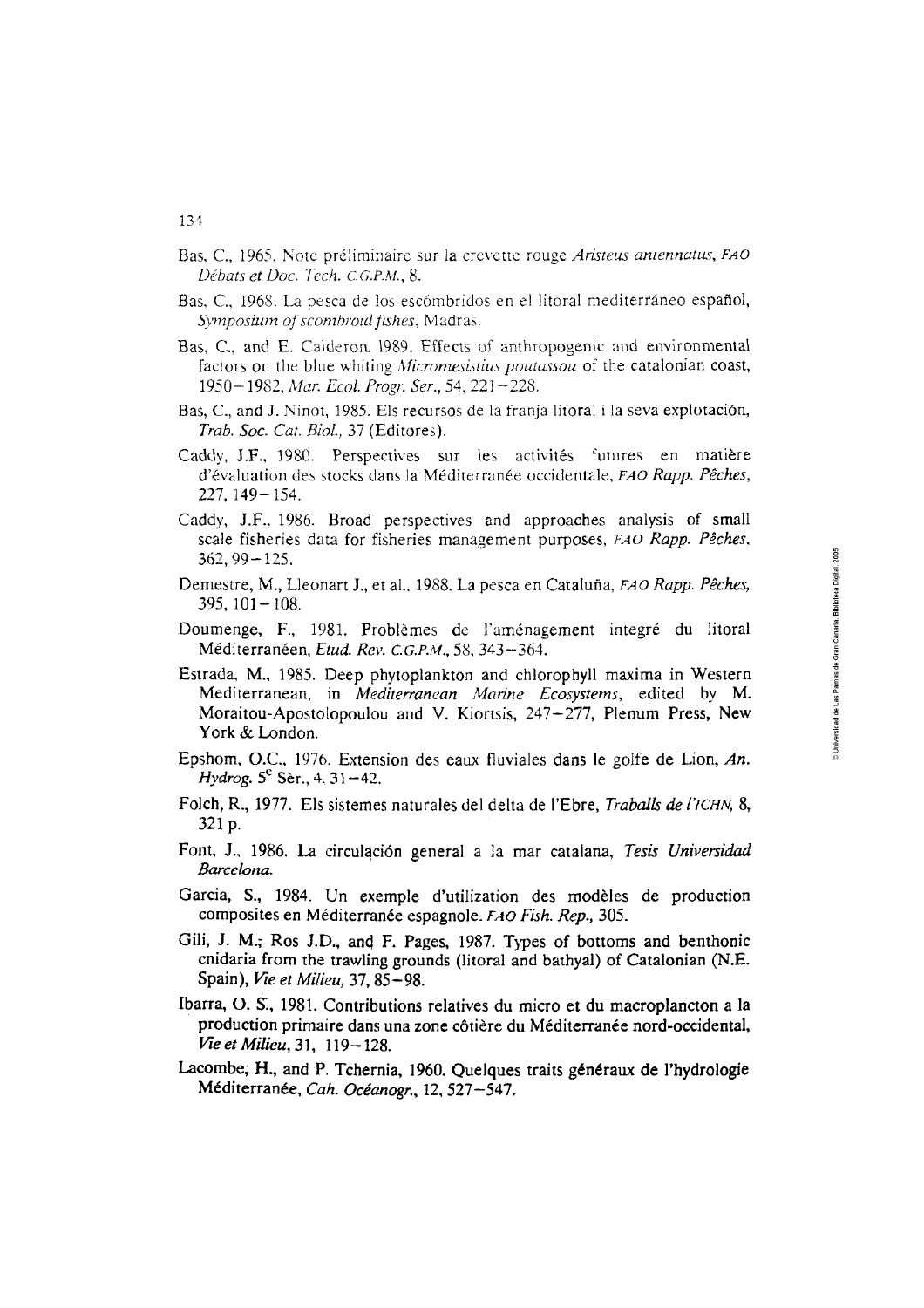- Le Guen, J. Cl., and R. Chevalier, 1982. Etude des pêcheries. Reflexions sur le environnement et la gestion multispécifique, *Rev. Trav. Inst. Pêche Marit.*, 46,  $9 - 70$ .
- Margalef, R., 1985. *Western Mediterranean*, Pergamon Press, Oxford, 363 p.
- Margalef, R., 1986. Fluctuaciones de varios años de periodo medio en la producción de fitoplancton en el Mediterraneo nordoccidental, Colectaneu *Bot.,* **VIL**
- Massuti, M., and C. Masso, 1975. La pesca selectiva en el talud continental. Banco de pesca. 1. El banco de Cabo de Palos, Bol. *I.E.O.,* 183,26.
- Maurin, Cl., 1968. Ecologie ichthyologique des fonds chalutables atlantiques (de la baie ibéro-marocaine **A** la Maiiritanie) et de la Méditerranée occidentale, *l<sup>e</sup> Thèse Université Nancy*.
- Ovchinnikov, I. M., 1966. Circulation in the surface and intermediate layers of the Mediterranean, *Oceanology*, 6, 48-59.
- Palomera, I., 1989. Primeras fases del desarrollo de la anchoa (Engraulis encrasicholus) en la costa catalana, Tesis **Universidad** Barcelona, 274 p.
- Pérès, J. M., and J. Picard, 1958. Manuel de bionomie benthique, Rec. Trav. Sta. Mar. Endoume, (Suppl. 14), 23, 7-122.
- Razouls, C., 1975. Estimation de la production globale des copépodes planctoniques dans la province neritique du golf du Lion (Banyuls-sur-mer). 11. Variation annuelle de la biornasse et calcul de la production, Vie et Milieu, SB, 25,99- 122.
- Relini Orsi, L., and G. Franciulli, 1981. Biologia di *Phycis blennioides*: distribuzione e alimentazione sul fondo di pesca batiale del mar Ligure, Quad. Lab. Tecn. Pesca, 3 (Suppl.), 135- 144.
- Relini Orsi, L., and M. Pestarino, 1981. Riproduzione e distribuzione di **Arkteus**  antennatus (Risso 1816) sui fondi batiali liguri. Nota preliminare. Quad. Lab. Tecn. *Pesca,* 3 (Suppl.), 123- 133.
- San Feliu, J. M., 1975. Influencia de los aportes del río Ebro sobre la producción pesquera de la zona, *Publ.* Téc., Junta Est. Pesca, 11,263-278.
- Sarda, F., **1988.** Progresos reaiizados en **ei** conocimiento de ia bioiogía **pesquera**  de la gamba Aristeus antennatus (Risso 1816). Ensayo de la evaluación de bancos en el Mediterraneo occidental, **FAO** Rapp. Pécher, 395,76-83.
- Suau, P., 1969. Evolución de la pesquería de arrastre de Castellón después del Plan Experimental, Publ. Téc., Junta Est. Pesca, 8, 69-74.
- Vives, F., Bas C., Lopez J.J., and E. Morales, 1967. La pescade arrastre en la provincia de Tarragona en 1966, Publ. Téc., Junta ESt. Pesca, 6, 149- 161.
- Vives, F., 1978. Distribución de la población de copépodos en el. Mediterráneo occidental, Tesis Universidad Barcelona, **287** p.